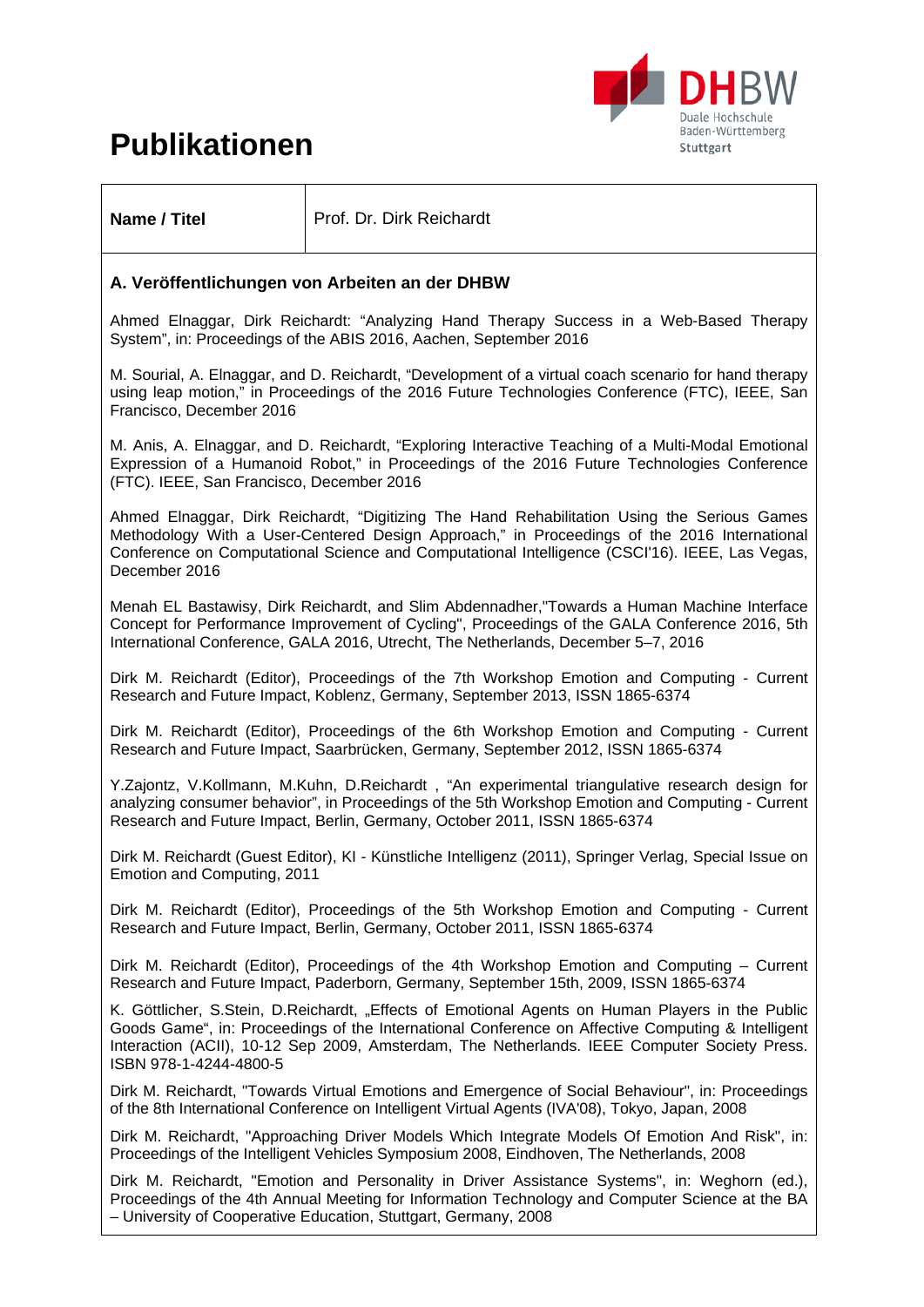# **Publikationen**



Dirk M. Reichardt, "A Definition Approach for an 'Emotional Turing Test'", in: Proceedings of the Second International Conference on Affective Computing and Intelligent Interaction, ACII 2007, Ana Paiva, Rui Prada, Rosalind W. Picard (Editors), Lisbon, Portugal, September 2007, LNCS 4738, Springer Verlag, 2007

Dirk M. Reichardt, "Interpretation of Intensity Variables for an Emotional Agent in the Public Goods Game", in: Proceedings of the 2nd Workshop Emotion and Computing – Current Research and Future Impact, Dirk Reichardt, Paul Levi (Editors), Osnabrück, Germany, September 10th, 2007, ISSN 1865-6374

Dirk M. Reichardt, "Emotional Computing – Modelling and Sociological Aspects",in: Weghorn (ed.), Proceedings of the 3rd Annual Meeting for Information Technology & Computer Science at the BA – University of Cooperative Education, Stuttgart, Germany, 2006

Dirk M. Reichardt, "Will Artificial Emotional Agents Show Altruistic Punishment In The Public Goods Game?", in Proceedings of the 1st Workshop Emotion and Computing Current Research and Future Impact, Reichardt, D., Levi P.,Meyer, J.-J.Chr. (Editors), 29th Annual German Conference on Artificial Intelligence, Bremen, 2006, ISBN 3-88722-664-X

S. Maoro, Dirk M. Reichardt: "Approaches to Vision Based Emotion Recognition Using Neural Networks", in: Weghorn (ed.), Proceedings of the 2nd Annual Meeting for Information Technology & Computer Science at the BA-University of Cooperative Education, Stuttgart, Germany, 2005

S. Belgardt, N. Schwan, Dirk M. Reichardt: "Towards a Presentation Mirror: First Steps in Using the BlueWand Technology for Gesture Analysis", in: Weghorn (ed.), Proceedings of the 2nd Annual Meeting for Information Technology & Computer Science at the BA-University of Cooperative Education, Stuttgart, Germany, 2005

Dirk M. Reichardt: "Applying Computer Science Methods to User Emotion Recognition", in: Weghorn (ed.), Proceedings of the 1st Annual Meeting for Information Technology & Computer Science at the BA-University of Cooperative Education, Stuttgart, Germany, 2004, ISSN 1614-2519

## **Weitere Forschungstätigkeit**

Workshop: "Autonomous agents for automated driving", Dirk Reichardt, Baden-Württemberg Cooperative State University Stuttgart, and Dr. Stefan Gehrig, Daimler AG, Germany, Interdisciplinary College (IK2015), März 2015

HRI2014 – Workshop "Applications for Emotional Robots", Member of the Program Committee

ERM4HCI 2014 - 2nd International Workshop on Emotion Representations and Modelling for HCI Systems, Member of the Program Committee

Dirk M. Reichardt, "Learning as Persuasion", Presentation @ International Workshop on Tools and Technologies for Emotion Awareness in Computer-Mediated Collaboration and Learning (ARV), Villard-de-Lans, 2013

Mitglied des Executive Committee des Interdisciplinary College (IK) zum Fokusthema "Emotion and Aestetics", sowie Workshop: Emotional Computing, März 2012

Gründer und Koordinator der Workshop-Reihe im Rahmen der KI Konferenz: "Workshop Emotion and Computing – Current Research and Future Impact", seit 2006, www.emotion-and-computing.de